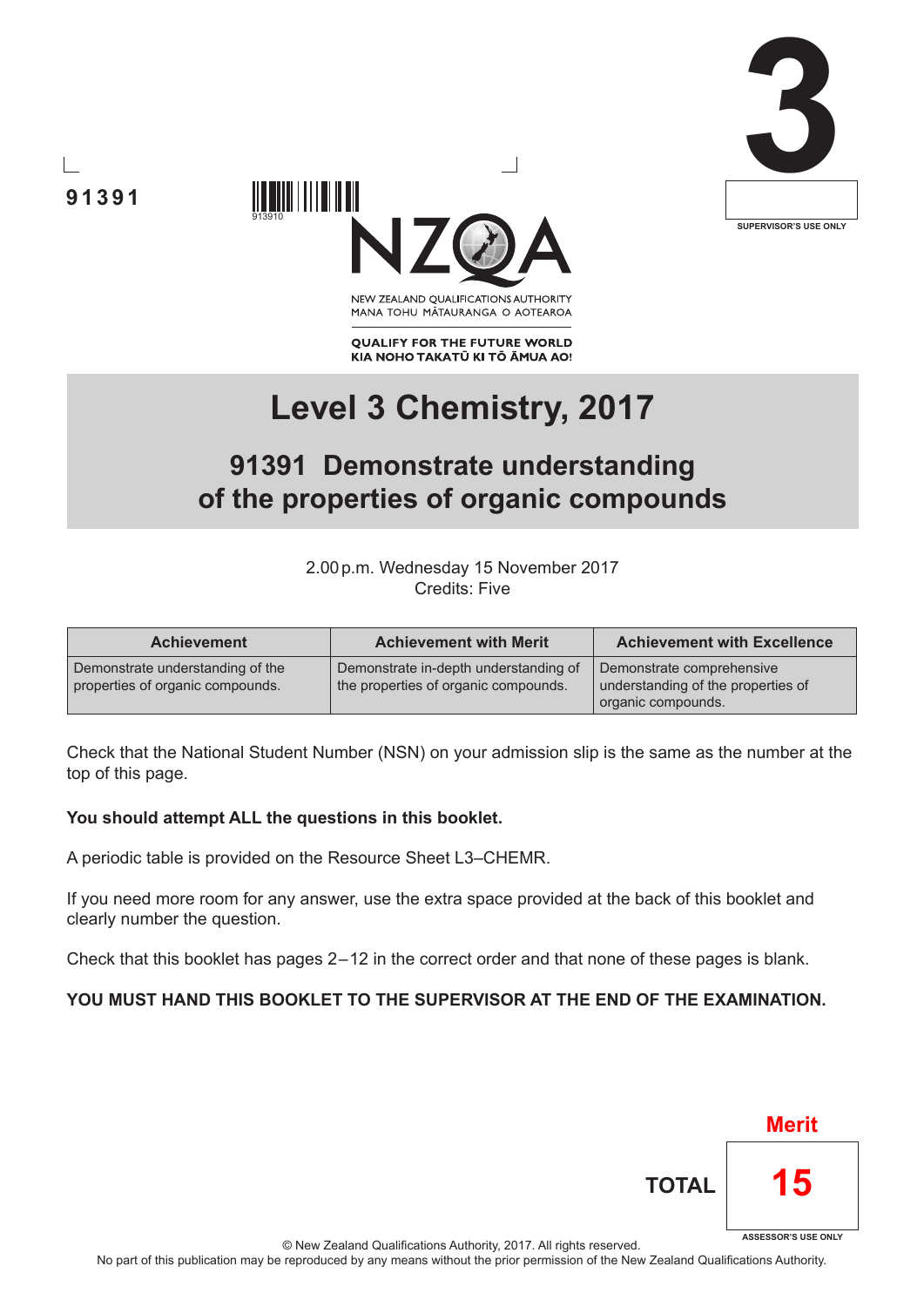#### **QUESTION ONE**

 $H - C - C - C - N H_2$  $\overline{2}$  $\mathsf{H}$  $\overline{H}$  $H$ 

ASSESSOR'S

Complete the table below to indicate the IUPAC name, functional group, and/or the structural  $(a)$ formula for organic compounds that contain only four carbon atoms. The first row has been completed for you.

| <b>Functional</b><br>group | <b>Structural formula</b>                | <b>IUPAC</b> (systematic)<br>name |  |
|----------------------------|------------------------------------------|-----------------------------------|--|
| Alkene                     | $CH3CH2CH=CH2$                           | but-1-ene                         |  |
| Amine                      | CH <sub>3</sub><br>$CH_3^ CH-CH_7^ NH_2$ | 2-methylpropan-1-amine            |  |
| Acyl chloride              | $CH_{3}^ CH_{2}^ CH_{2}^ H_{2}^ Cl$      | proparoylchloride                 |  |
| ester                      | $Q_1 - Q - CH_2 CH_2 - CH_3$             | propyl methanoate                 |  |
| ketone                     | $CH_3CH_2-C-CH_3$                        | propan-x-one<br>poponone          |  |
| Aldehyde                   | $CH_3 - CH_2 - CH_2 - CH$                |                                   |  |
| Amide                      | $CH_3 - CH_2$ $CH_2$ $C + NH_2$          | butanamide                        |  |

 $H$   $\mu$   $C = C - C - C - NH_2$ <br>  $H$   $T$   $T$   $T$   $T$ <br>  $T$   $R$   $A$   $C$  $\downarrow$ 

Chemistry 91391, 2017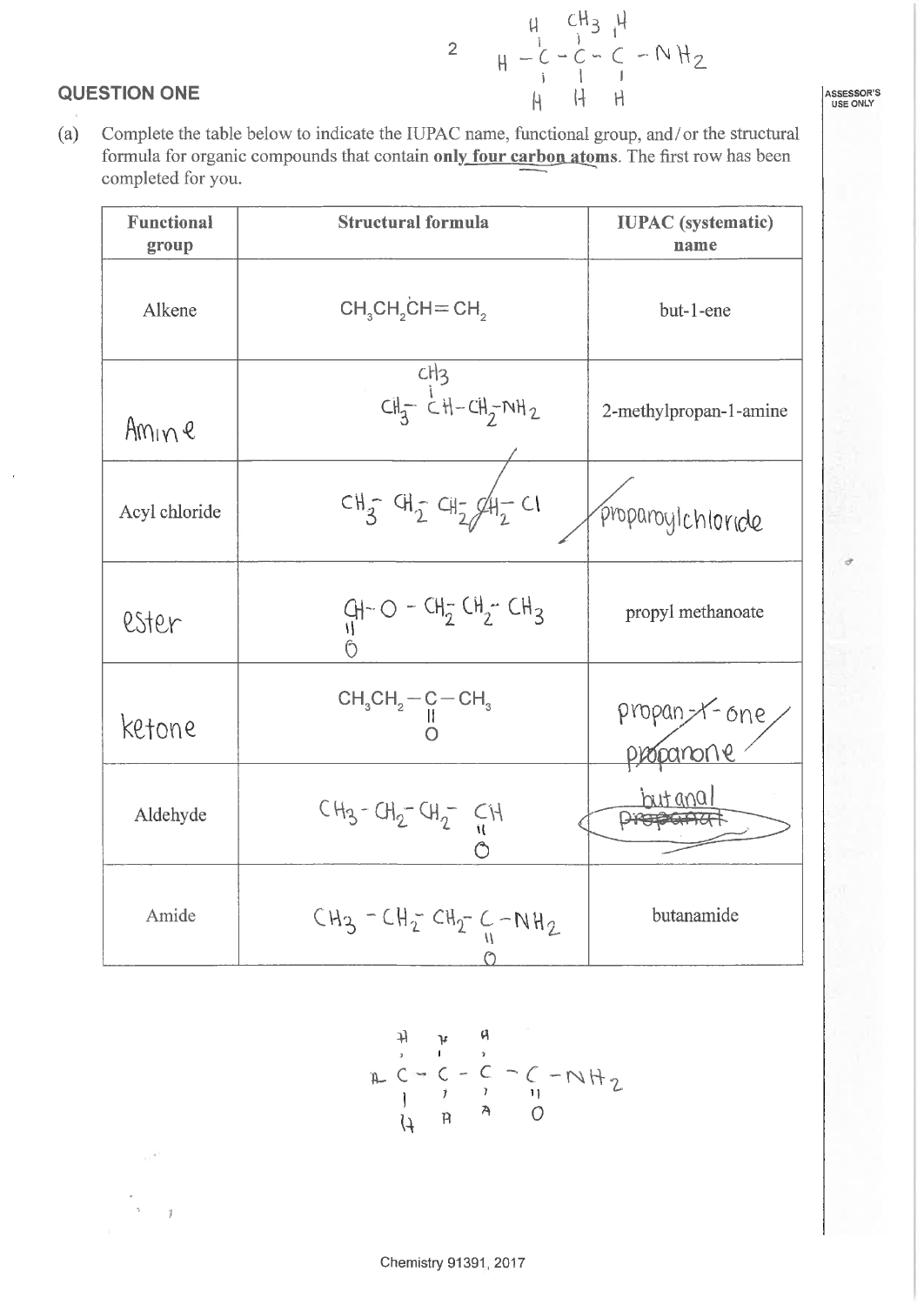Complete the following reaction scheme by drawing the structural formulae of both organic  $(b)$ compounds  $A$  and  $B$ , as well as the major and minor products  $C$  and  $D$ .

Identify both reagents 1 and 2, and indicate the type of reaction occurring at each step.



Chemistry 91391, 2017

ASSESSOR'S<br>USE ONLY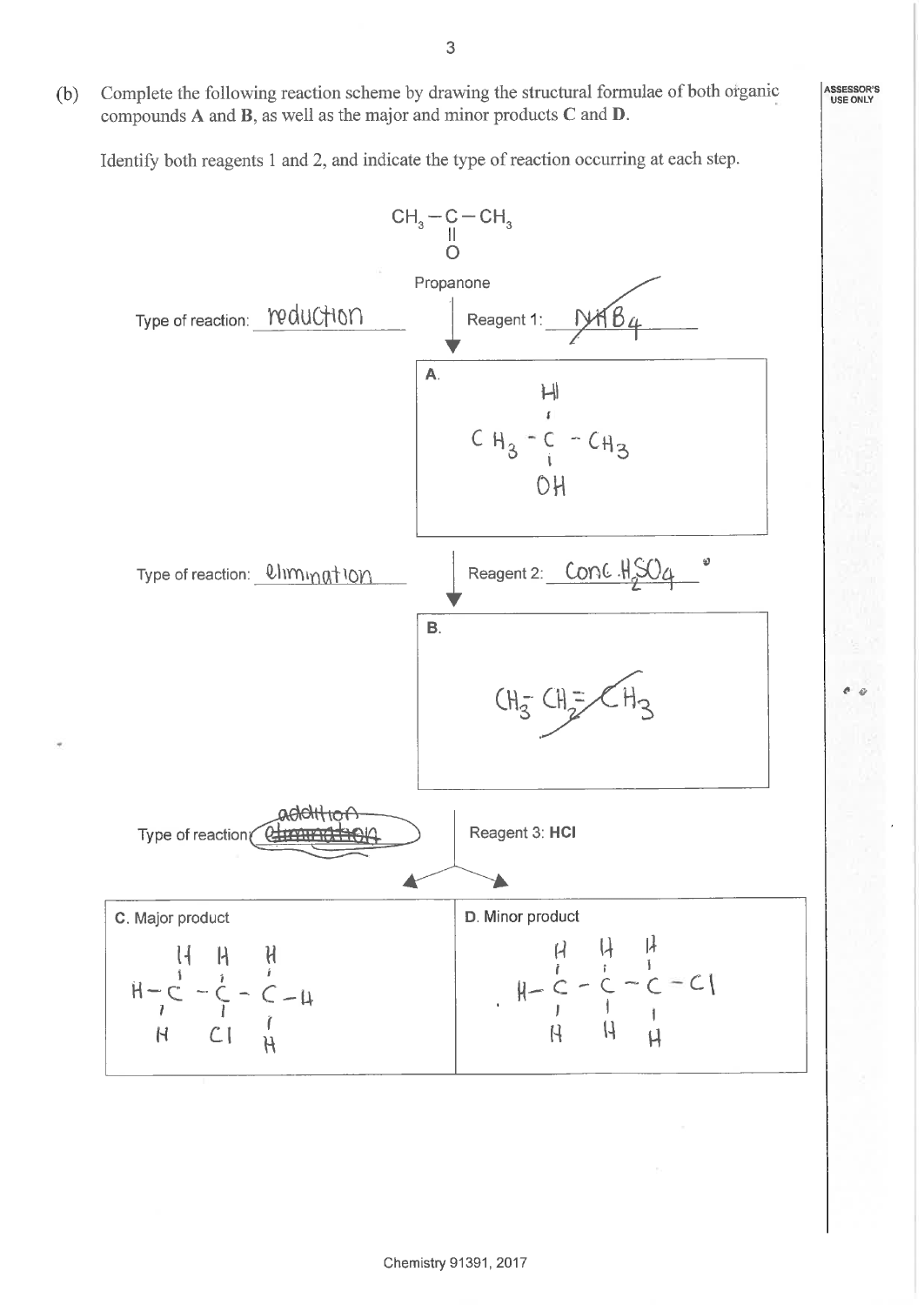Some organic compounds can exist as enantiomers (optical isomers).  $(c)$ **USE ONLY**  $H - CHH$ An example is a secondary alcohol with the molecular formula  $C_4H_9OH$ .  $H0 - 5 - 2 - 3 - 6$ Draw the enantiomers of  $C_A H_0OH$  in the box below.  $(i)$ Н Ή  $HC$ OН  $CH<sub>2</sub>$  $CH<sub>3</sub>$ Explain what is meant by the term enantiomers (optical isomers).  $(ii)$ In your answer, you should: identify the structural requirement for a molecule, such as  $C_4H_9OH$ , to exist as enantiomers explain how enantiomers can be distinguished from each other. For C4HgOH to exist as an enatiomer, it needs a chiral carbon. A chiral carbon is a carbon that is attached to four different groups in this case C4 Hg off can. form OH, H, CH2CH3& CH3 attacred to a carbon (C).<br>Enatiomers <del>for de</del> planes of polarised light (that in different/opposite directions that (disting) can be used to distinguish from each other.

ASSESSOR'S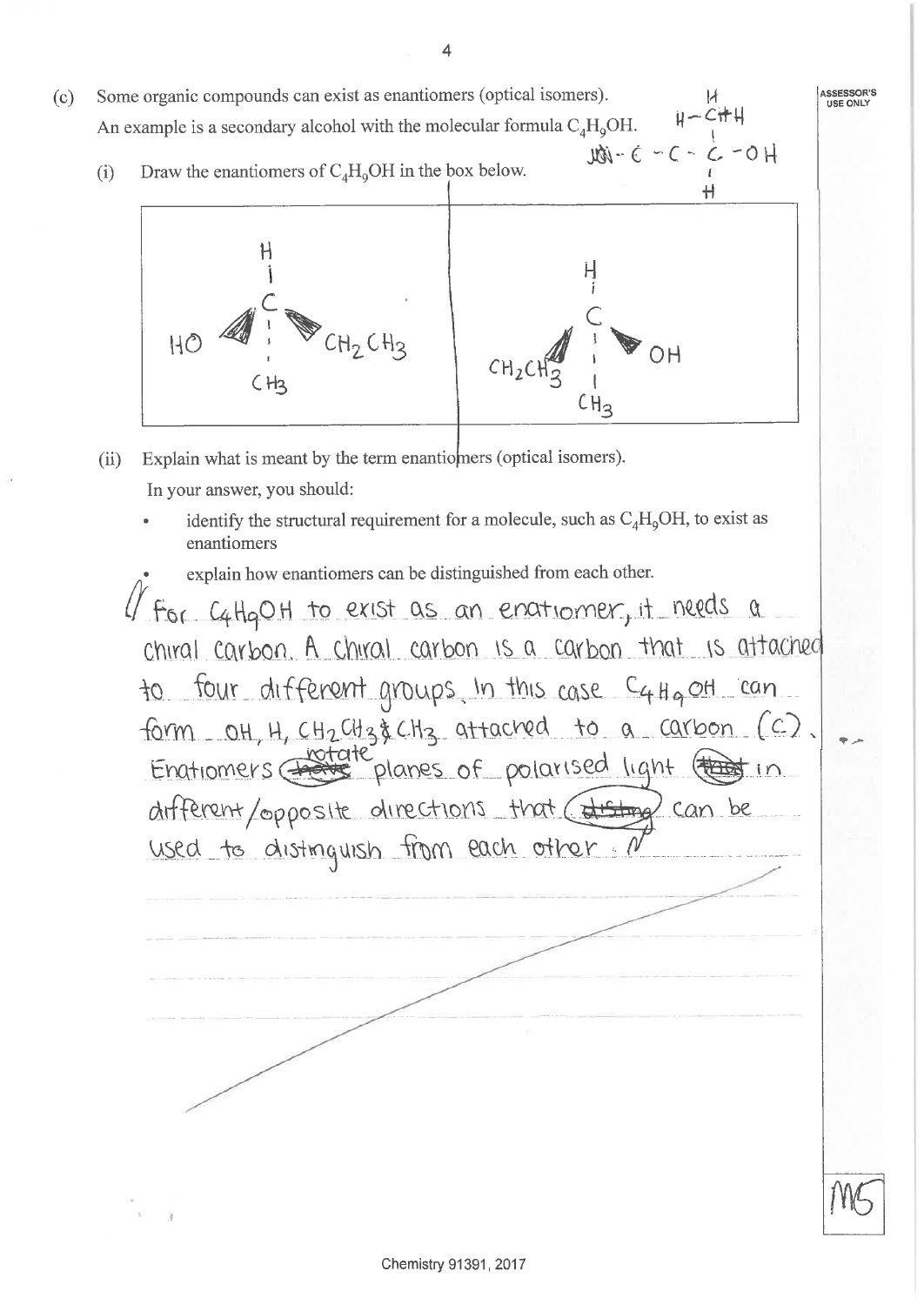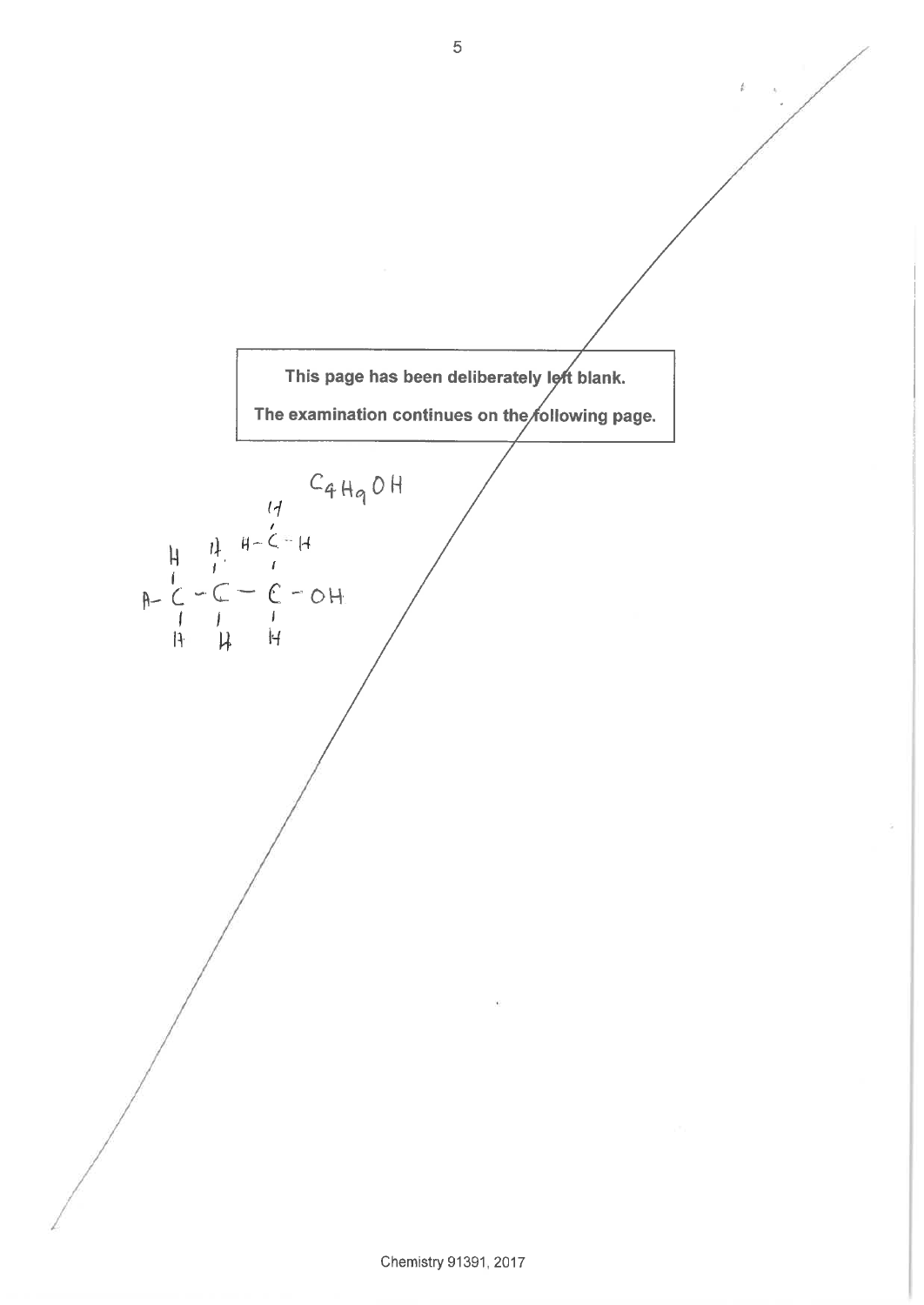### **QUESTION TWO**

Compound  $P$  and compound  $Q$  are straight-chain constitutional (structural) isomers with the  $(a)$ molecular formula  $C_5H_{12}O$ . Compound **P** can form optical isomers, whereas compound **Q** cannot.

When reacted with concentrated sulfuric acid, compound P forms two products, compounds R and S; compound Q forms only one product, compound S.

When compound  $Q$  is reacted with *Reagent 1*, it forms a chloroalkane, compound  $T$ .

Compound  $T$  reacts with concentrated  $NH<sub>3</sub>$  to form compound U.

Compound  $Q$  can also be oxidised to form compound  $V$ , which will turn moist blue litmus paper red.

Compound V can also be reacted with compound  $Q$  and *Reagent 2*, to form a sweet-smelling liquid, compound W.

Use the information above to identify compounds  $P$  to  $W$ , and *reagents* 1 and 2.

Space for planning/working is provided in the box below.

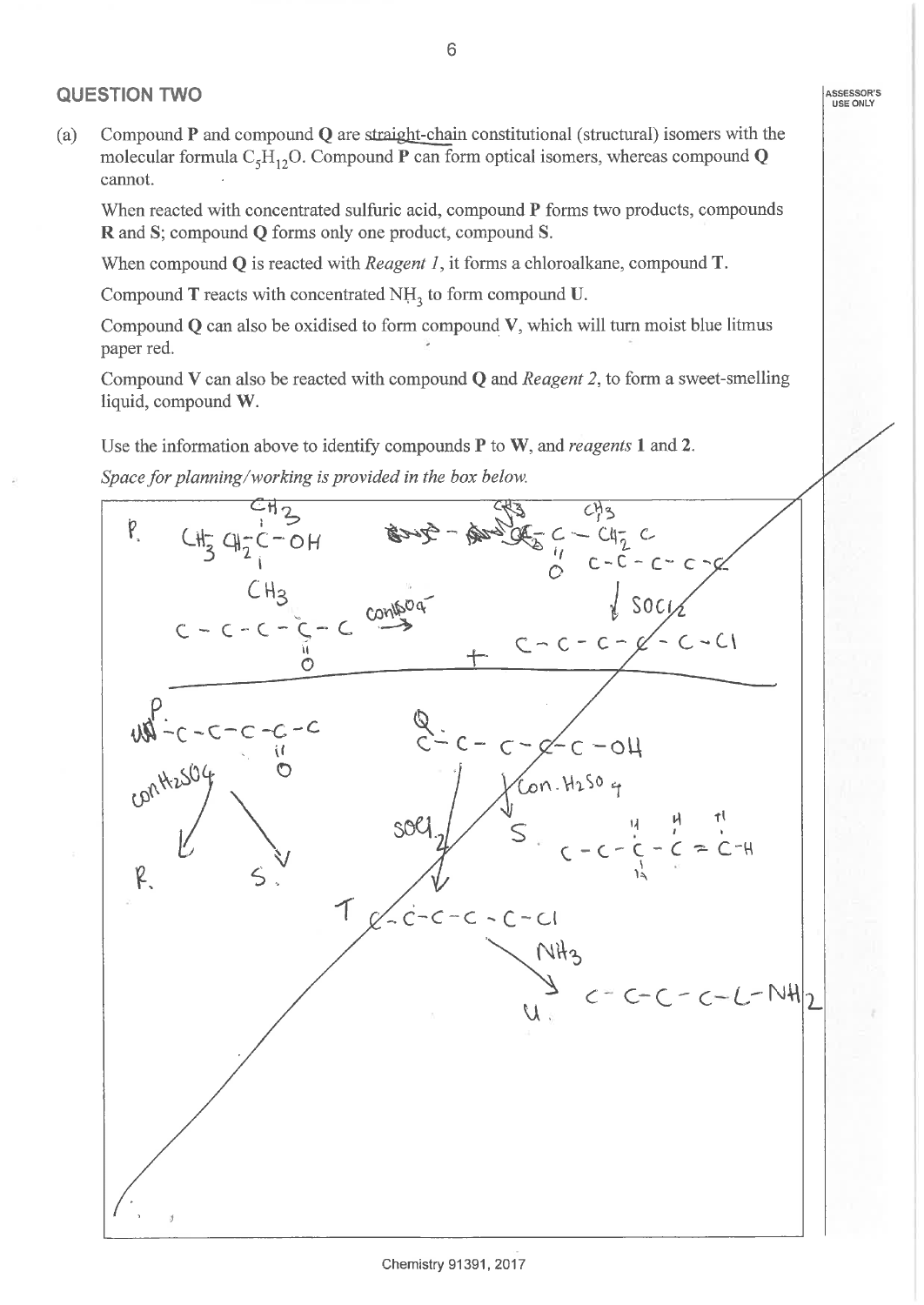Complete the following tables using the information found on the previous page.

ASSESSOR'S<br>USE ONLY

 $\mathcal{O} \parallel \mathcal{C}$ 

| Compound                  | <b>Structure</b>                                                                                                                                                                                                                                                              |  |  |
|---------------------------|-------------------------------------------------------------------------------------------------------------------------------------------------------------------------------------------------------------------------------------------------------------------------------|--|--|
| ${\bf P}$                 | $CH_3$ - $CH_2$ - $CH_2$ - $CH_2$ - $C$ - $CH_3$<br><u>ketone</u>                                                                                                                                                                                                             |  |  |
| Q                         | alcorol<br>$CH_2$ $CH_2$ $CH_2$ $CH_2$ $CH_2$ $CH_2$ $CH_2$ $CH_2$ $CH_2$ $CH_2$ $CH_2$ $CH_2$ $CH_2$ $CH_2$ $CH_2$ $CH_2$ $CH_2$ $CH_2$ $CH_2$ $CH_2$ $CH_2$ $CH_2$ $CH_2$ $CH_2$ $CH_2$ $CH_2$ $CH_2$ $CH_2$ $CH_2$ $CH_2$ $CH_2$ $CH_2$ $CH_2$ $CH_2$ $CH_2$ $CH_2$ $CH_2$ |  |  |
| $\mathbf R$               | $CH_3-CH_2-CH_2/CH_2-CH_3$<br>alkane                                                                                                                                                                                                                                          |  |  |
| S                         | $CH_3 - CH_2 - CH_2 - CH_2 - CH_2 + CH_2)$<br>alkene                                                                                                                                                                                                                          |  |  |
| T                         | $CH_3-CH_2-CH_2-CH_2-CH_2-CH_2-Cl-hionalkaner$                                                                                                                                                                                                                                |  |  |
| $\mathbf U$               | $CH_{3} - CH_{2}^{-} CH_{2}^{-} CH_{2}^{-} CH_{2}^{-} CH_{1}^{-} NH_{2}$ amigle                                                                                                                                                                                               |  |  |
| $\boldsymbol{\mathrm{V}}$ | $CH_3$ - $CH_2$ / $CH_2$ - $C = OH$<br><u>Carboxylic acid</u>                                                                                                                                                                                                                 |  |  |
| W                         | $CH_3^- \tCH_2^- \tCH_2^- \tCH_2^- \tC - O - CH_2^- \tCH_2^- \tCH_2^- \tCH_2^- \tCH_2^+$<br>ester                                                                                                                                                                             |  |  |

 $V_{SOL2}/V$ Reagent 1 Reagent 2

 $\overline{7}$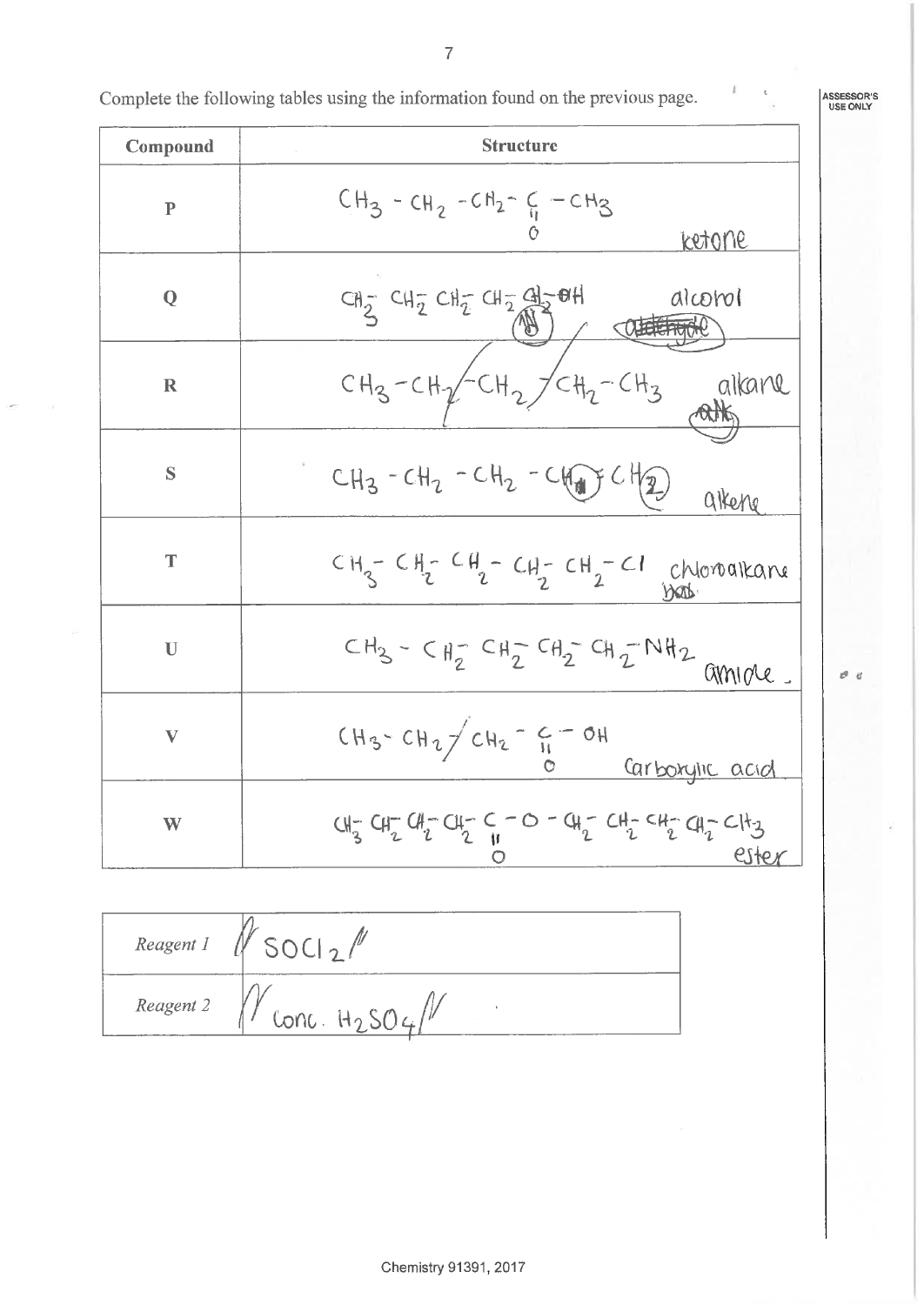$c_{\gamma}c_{\gamma}$  +<br>Adding an acidified potassium dichromate solution to propan-1-ol can produce either  $(b)$  $(i)$ ASSESSOR'S **USE ONLY** propanal or propanoic acid. reflux. distiliation Explain the laboratory procedure used to convert propan-1-ol to **propanal**.  $\rho$ i $m$ alc. aldehyar. In your answer, you should: outline the procedure for the conversion, and describe any colour changes linked to the species involved state the type of reaction occurring explain how the procedure ensures only **propanal** is collected. propan-1-01 can be oxidised to form extrem propanal or propanoic acid using Cr2077Ht. To ensure that propanal is only collected, we use the procedure called distillation. Cr207-14+ and reflux will produced propanoic acid. The colour of the solution will change from green to orange when propon-1-01 is oxidised of When propanal is formed  $C_{12}O_{7}$ - (4<sup>+</sup> will turn into  $10MS. A$ Letone Explain how Benedict's solution can be used to distinguish between propanone and  $(ii)$ propanal. aldehyde.  $(u^{\tau+1}e^{-}\rightarrow cu)$ In your answer, you should include: any observations made linked to the organic compounds involved the type of reaction occurring relevant equations showing any organic reactants and products involved. Benedict's solution is an oxidant. When benedict's solution is added to (A proparore and proparel, only proparal will meact to the solution because ketones can't be oxidised The to proparoic acid. The colour of this solution changes From blue to a reddy brown precipitate for a  $Cu^{at}(aa) + ae^{-} \rightarrow Cu(s)$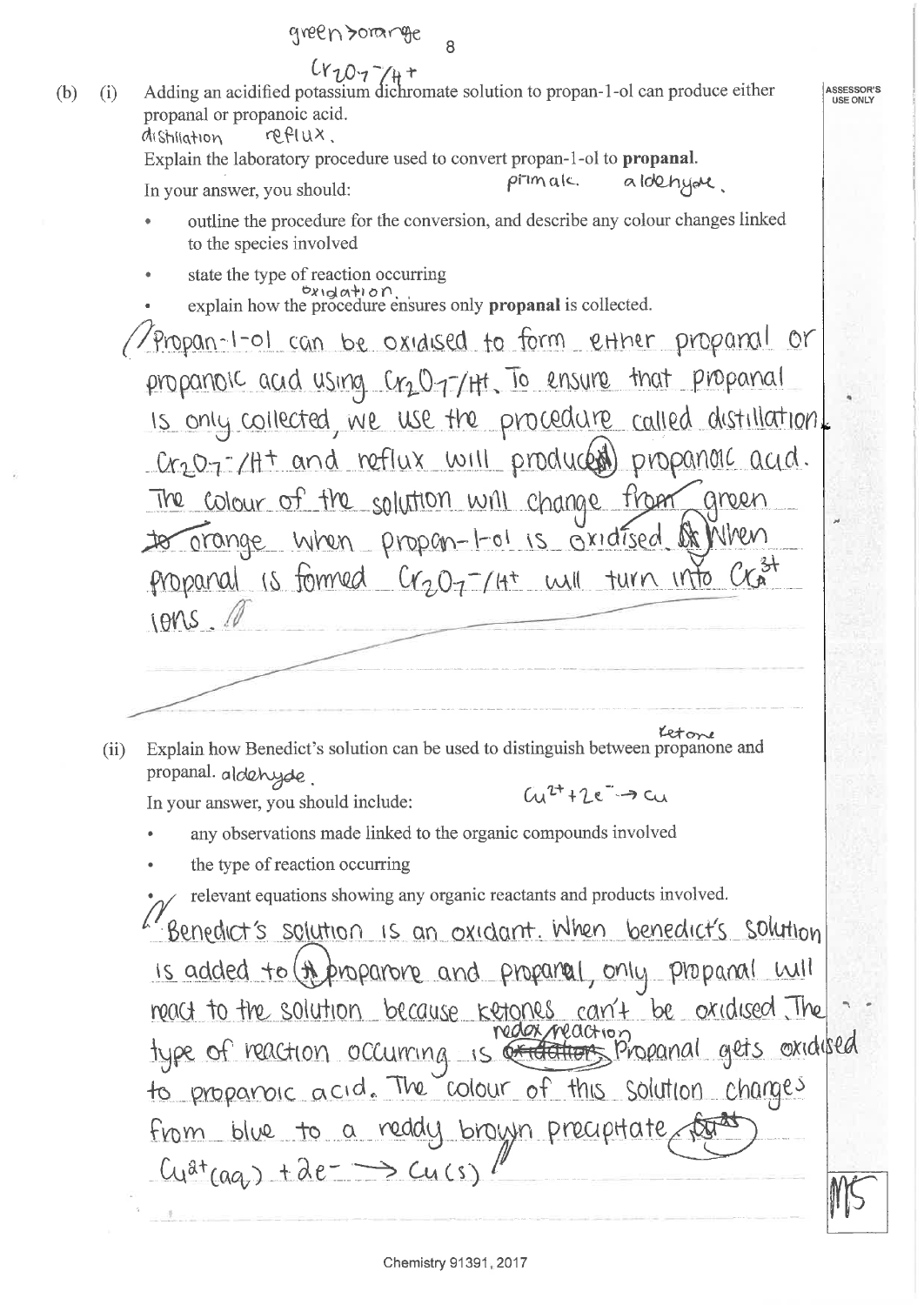## **QUESTION THREE**

Peptides are molecules that form when amino acids combine.

The following structures show the amino acids cysteine and serine.



 $(a)$  $(i)$ In the boxes below, show two possible dipeptides that can be formed by combining the two amino acids shown above.





9

ASSESSOR'S<br>USE ONLY

ð.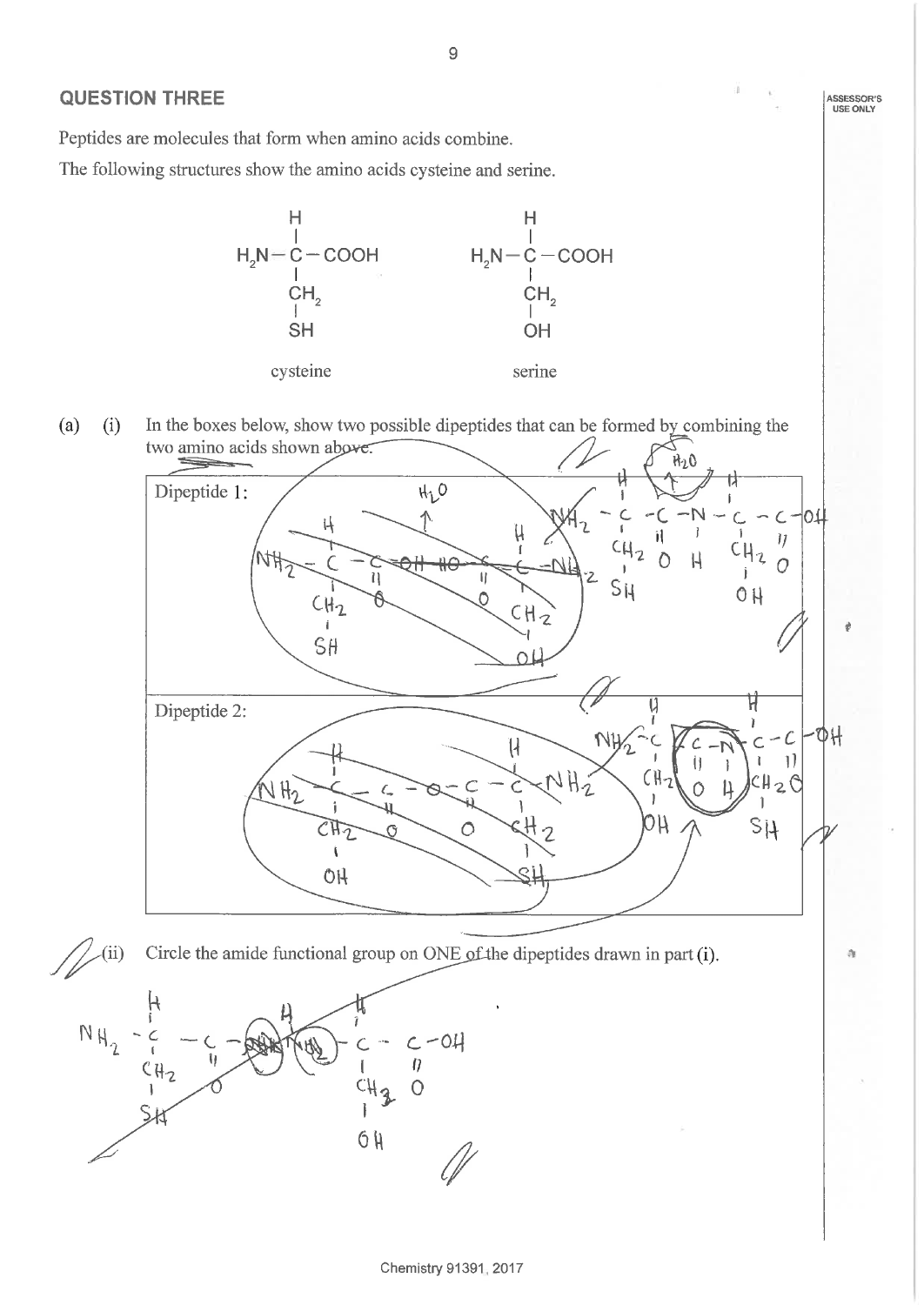$(b)$ Nomex® is a polymer used in firefighters' suits. Nomex® is made up of two different monomers bonded together to form the polymer chain.

A small portion of the structure of Nomex® is shown below.



Note:

 $\frac{3}{2}$ 

is a benzene ring and does not change when the monomers bond together to form the polymer.

Explain the structure of the polymer, Nomex®.

In your answer, you should include:

- the name of the functional group linking the monomers
- a drawing of both monomers
- a classification of the type of polymer formed, with an explanation to justify your choice.

 $440 - C \overline{y}$   $\overline{y}$ The name of the functional groups linking the monomers is called the amide link. The Nomex polymer is formed by the two monomers above with H<sub>2</sub>O. H2O attaches the moromers together when they are this is because when they are broken apart through the amide link, H2O is condensated out. An off is attached to the carbony i group and an 11 is attacked to the aminogroup. //

**ASSESSOR'S USE ONLY**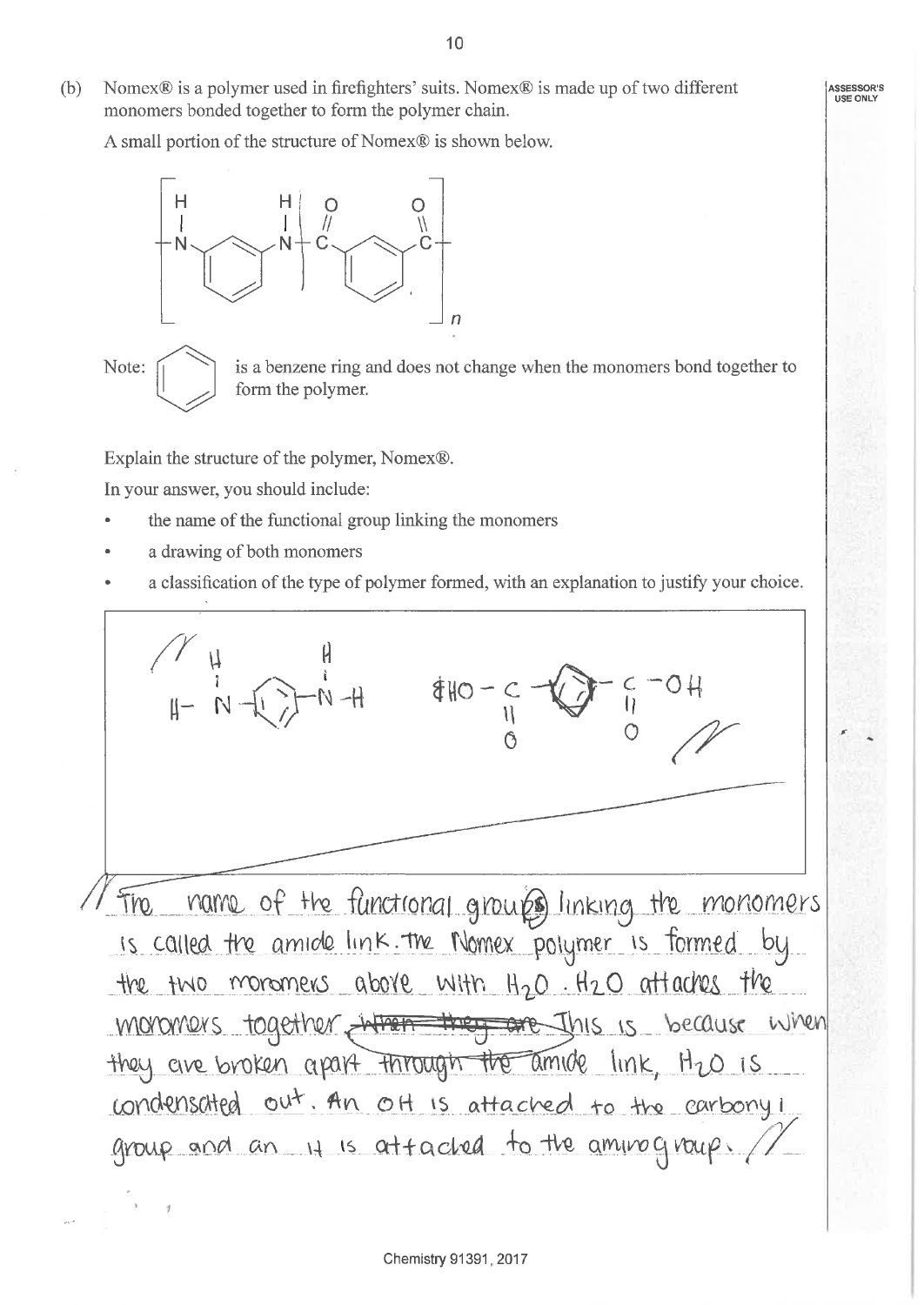Polymers such as Nomex® can be hydrolysed by either aqueous acid or base.  $(c)$ 

Show the products of the hydrolysis of Nomex® using:

 $(i)$ aqueous acid



 $(ii)$ aqueous base.



ASSESSOR'S<br>USE ONLY